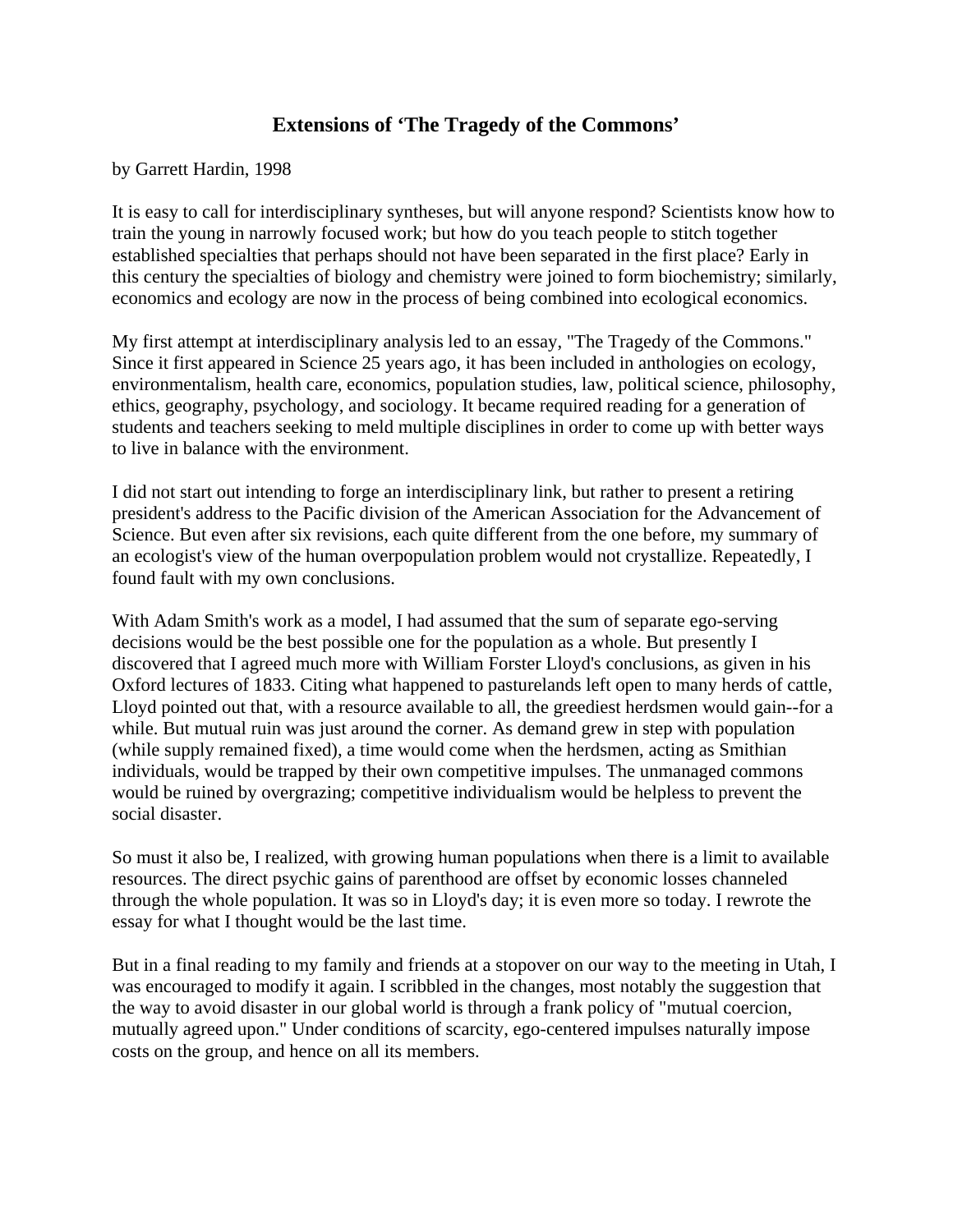A crude example makes the point: I might like to rob banks, but I am unwilling to allow other citizens to do so. So most of us, acting together, pass laws that infringe on the individual's freedom to rob banks. For an example closer to home, think of what is happening to the freedom to make withdrawals from the oceanic bank of fishes. In 1625, the Dutch scholar Hugo Grotius said, "The extent of the ocean is in fact so great that it suffices for any possible use on the part of all peoples for drawing water, for fishing, for sailing." Now the once unlimited resources of marine fishes have become scarce and nations are coming to limit the freedom of their fishers in the commons. From here onward, complete freedom leads to tragedy. (And still the shibboleth, "the freedom of the seas," interferes with rational judgment.)

My address was a success, and the essay was printed 6 months later, trimmed by half and, presumably, more appealing in its brevity to a wider audience. The 600 reprints were exhausted in a matter of weeks.

Its message is, I think, still true today. Individualism is cherished because it produces freedom, but the gift is conditional: The more the population exceeds the carrying capacity of the environment, the more freedoms must be given up. As cities grow, the freedom to park is restricted by the number of parking meters or fee-charging garages. Traffic is rigidly controlled. On the global scale, nations are abandoning not only the freedom of the seas, but the freedom of the atmosphere, which acts as a common sink for aerial garbage. Yet to come are many other restrictions as the world's population continues to grow.

The reality that underlies all the necessary curtailments is always the same--population growth. Yet the slightest attempt to limit this freedom is promptly denounced with cries of Elitism! Big-Brotherism! Despotism! Fascism! and the like. We are slow to mend our ways because ethicists and philosophers of the past generally did not see that numbers matter. In the language of 20thcentury commentators, traditional thinking was magnificently verbal and deplorably nonnumerate.

One of today's cardinal tasks is to marry the philosopher's literate ethics with the scientist's commitment to numerate analysis. Words are important, but they often require a numerate cast. What I have realized from reading numerous criticisms of the theory of the commons is that both Lloyd and I were analyzing a subset of commons--those where "help yourself" or "feel free" attitudes prevail. This was the message European pioneers in North America thought they had been given by the land they chose to perceive as unpeopled. Even today, laws encouraging private access to public lands for mining, pasturing, and forestry perpetuate subsidies that support malfunctioning commons.

Numeracy demands that we take account of the exponential growth of living systems, while acknowledging that resources, when thoroughly understood, will prove to be definable by numbers that are relatively constant. Of course, under the impact of new science, the apparent limits of resources may be pushed back for a while; but finally what E. T. Whittaker called "[i](#page-2-0)mpotence principles"<sup>i</sup>--for example, the laws of thermodynamics--will exert their influence on policy.